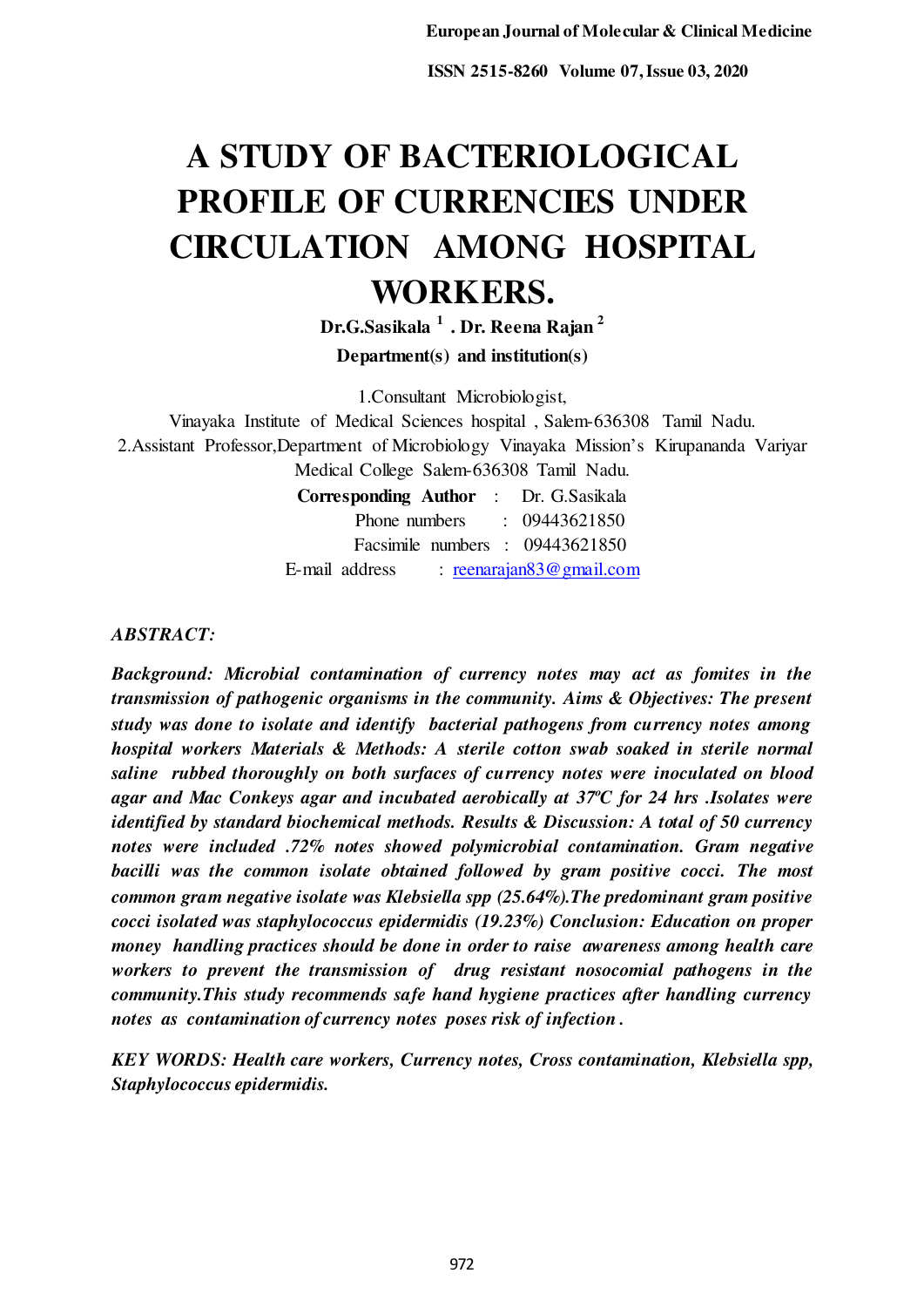# **INTRODUCTION:**

Currency notes and coins are often handled by various groups of individual during transaction.<sup>(1)</sup> Paper currency have been identified as one of the vehicle through which pathogen could be transmitted and could constitute a major health hazard. Paper currency get contaminated by droplets during coughing, sneezing, contact with previously contaminated hands and placement on dirty hands. Contamination of currency notes can also be detected through dust, soil, water and skin microflora of food handlers, saliva often used when counting the notes and wounds. $(2,3)$ 

Currency notes provides a fibrous surface which aids for bacterial attachment and their prolonged stay in circulation increases the chance of contamination. Storage of currency notes in polythene, cotton and leather bags in humid and dark condition also favours the growth of microorganisms. $(4)$ 

Various bacteria such as Escherichia coli, Citrobacter sp, Mycobacterium leprae, Salmonella sps, Shigella sps, Staphylococcus aureus and Pseudomonas aeruginosa have been isolated from currencies.Currency notes are commonly contaminated with enteric pathogens and can act as reservoir of enteric diseases.<sup>(5)</sup> Multidrug resistant bacteria prevalent in notes include Methicillin Resistant Staphylococcus Aureus(MRSA),Methicillin Resistant Coagulase Negative Staphylococcus (MRCONS) ,multidrug resistant strains of E.coli and Klebsiella species. $(6)$ 

Various yeast and fungi such as candida, Aspergillus niger, Aspergillus flavus ,Penicillium and Rhizopus were detected from currency notes collected from laboratory personnel .Parasitic contamination with Ascaris lumbricoides, Enterobius vermicularis,Trichuris trichiura and Taenia spp are prevalent on mutilated and dirty paper and polythene notes.<sup>(7)</sup>

Shortage of information on the contamination of currencies with microorganisms may contribute to the absence of public health policies regarding the usage,handling and circulation of currencies from person to person. $(8)$ 

# **AIMS & OBJECTIVES:**

1. To isolates and identify bacterial pathogens from currency notes

2. To know the prevalence of bacterial contamination of currency in circulation among hospital workers.

# **MATERIALS & METHODS**

This prospective cross sectional study was conducted in Department of microbiology, Vinayaka Institute of Medical Sciences hospital,Salem. Institutional Ethical Committee clearance was obtained prior to this study .

# **Collection of Samples**

A total of fifty currency notes in frequent circulation, with denominations of Rs.10, 20, 50,100 ,500 and 1000 were collected randomly from hospital workers in a sterile polythene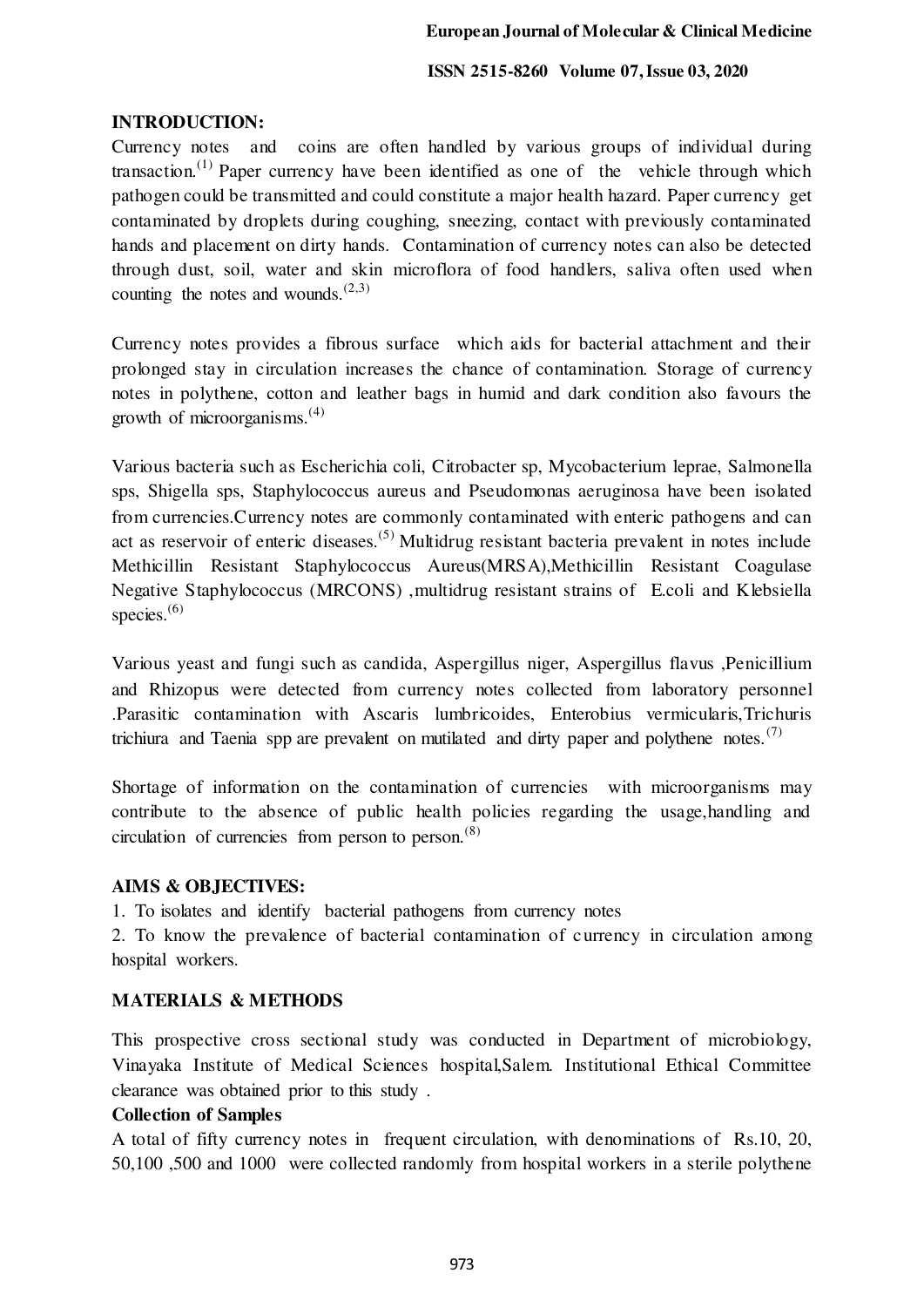bag. The collected currency notes were transported to the lab immediately for culture. From the local bank, five new currency notes of each denomination were obtained and used as control, to check the possible contamination of notes while handling.

#### **Bacteriological Analysis:**

A sterile cotton swab soaked in sterile normal saline was rubbed thoroughly on both surfaces of currency notes and inoculated on blood agar and Mac Conkey's agar.  $(9)$  The plates were incubated aerobically at 37ºC for 24 hrs and observed for growth of bacteria. The colonies were identified phenotypically by colony characteristics, Gram staining and motility.

For the identification of gram positive cocci. the following biochemical parameters were used viz catalase test, oxidase test, coagulase test, mannitol fermentation, bile esculin agar, sorbitol and arginine. Gram negative bacilli were identified by catalase test, oxidase test, triple sugar iron agar ,indole test, citrate utilization test and urease test.

**RESULTS:**. A total of 78 organisms were isolated from 50 currency notes. This includes gram positive cocci ,gram positive bacilli and gram negative bacilli.**(Fig 1)** Out of 50 notes, 36 (72%) showed polymicrobial contamination. **(Fig 2)** Out of 40 gram negative bacilli ,the most predominant isolate obtained was Klebsiella species,20(50%) followed by E.coli 15 (37.5%), Pseudomonas,3(7.5%) and Proteus sp,2(5%).Out of 23 gram positive cocci, the most common isolate was Staphylococcus epidermidis 15 ( 65.22%), followed by Micrococci 4 (17.39% ) , Staphylococcus aureus and Enterococcus species 2( 8.70%). (**Table :1)** The bank notes which were used as control showed growth of *Micrococci.* 



#### **Fig:1: Distribution of microorganism on currency notes**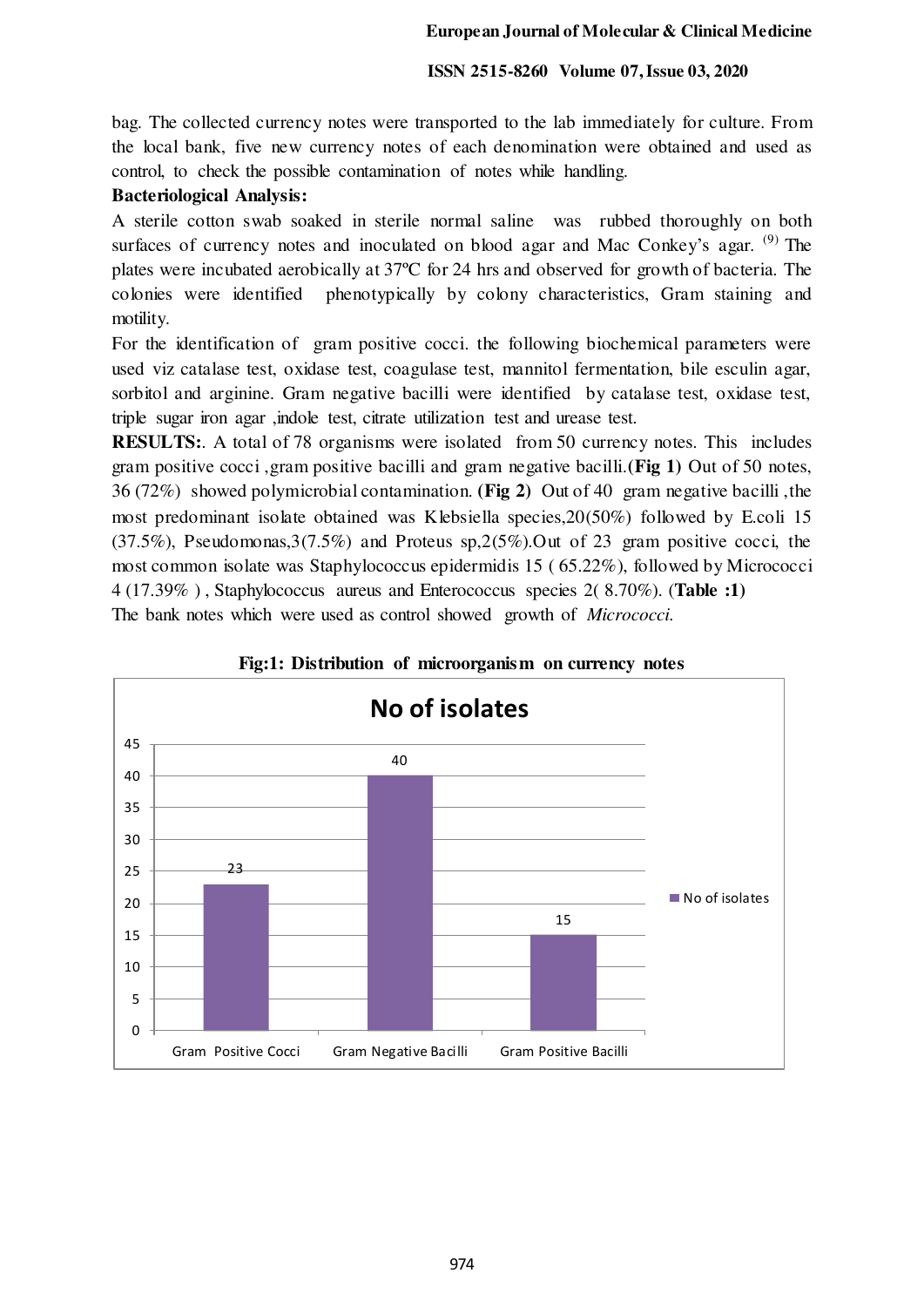

**Fig 2: Pattern of microbial growth on currency notes** 

# **Table 1:Percentage distribution of bacterial isolates from currency notes**

| Organism isolated          | No of isolates | Percentage |
|----------------------------|----------------|------------|
| Micrococci                 | 4              | 5.13       |
| Staphylococcus aureus      | $\overline{2}$ | 2.56       |
| Staphylococcus epidermidis | 15             | 19.23      |
| Enterococcus species       | $\overline{2}$ | 2.56       |
| Escherichia coli           | 15             | 19.23      |
| Klebsiella species         | 20             | 25.64      |
| Proteus species            | $\overline{2}$ | 2.56       |
| Pseudomonas                | 3              | 3.85       |
| <b>Diphtheroids</b>        | 15             | 19.23      |
| <b>Total</b>               | 78             | 100        |

#### **DISCUSSION:**

In the present study, 50 old and 5 new currency notes were examined for microbial contamination .Old notes were found to be contaminated with variety of pathogenic microorganisms when compared to new currency notes. This may be due to frequent handling of old notes by individuals. Currency notes are susceptible to bacterial contamination while handing from person to person .Notes also acts as vehicle to deliver the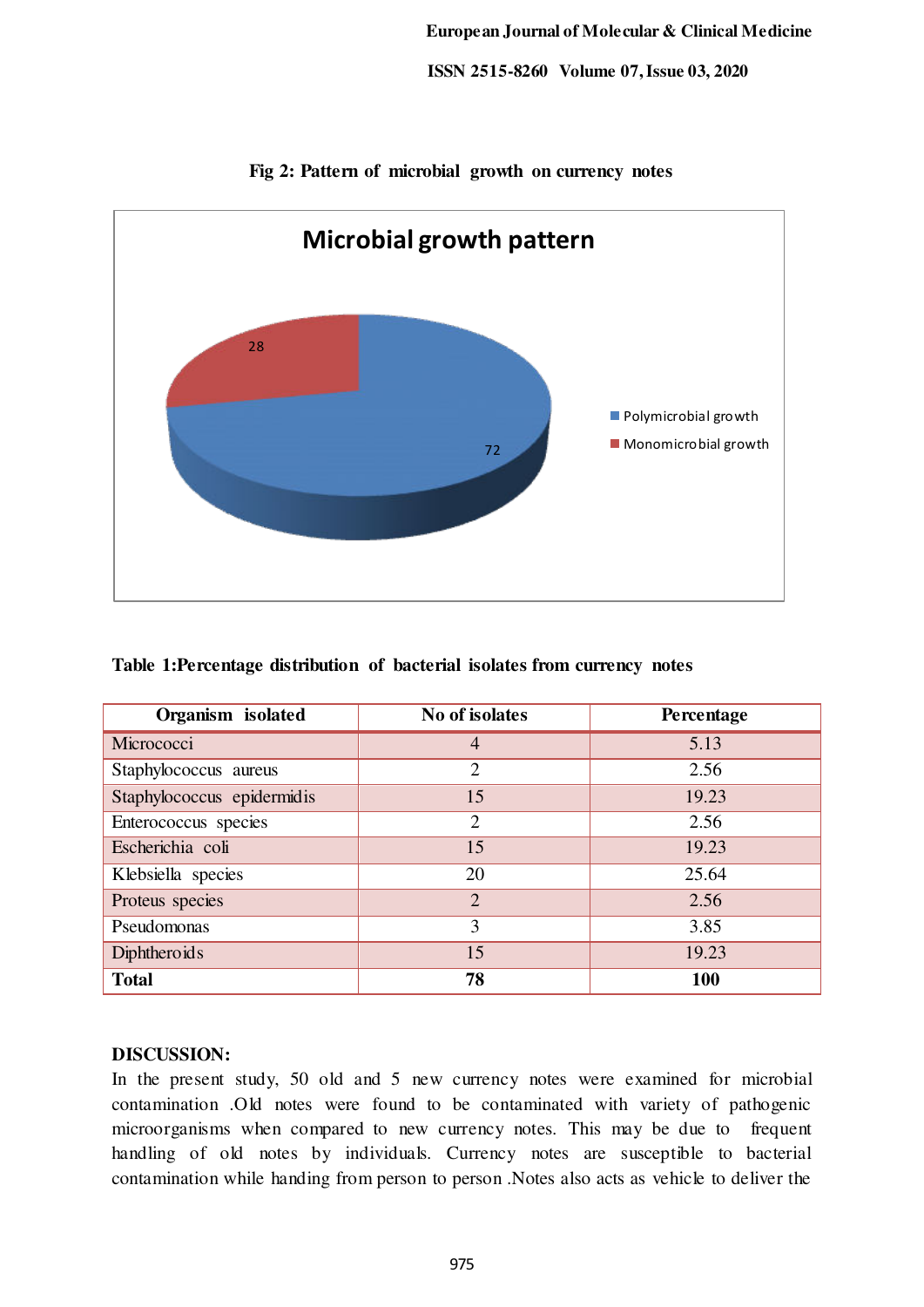bacteria to contaminate the hands of next user.78 isolates were obtained from old currency notes, whereas new currency notes were found to be contaminated with Micrococci.

A direct correlation between age of currency notes and their rate of contamination have been reported by Dilip S Gedam et al where 91.5% old notes and 28 % new notes were contaminated with pathogenic microorganism.<sup>(10)</sup> In another study , Lamichhane J et al have reported absence of microbial contamination on new currency notes  $(11)$ 

Out of 50 notes, 36 (72%) showed polymicrobial contamination in our study. A similar study reported 51.9 % tested currency notes with polymicrobial growth which revealed gram negative bacteria belong to Enterobacteriaceae as predominant isolate along with Pseudomonas spp. $^{(12)}$ 

In the present study ,gram negative bacilli were the common microbial contaminant on currency notes followed by gram positive cocci. In contrast to our study, Agarwal G et al have reported gram positive cocci as predominant isolate from currency notes. $^{(13)}$ 

The most common gram negative bacilli isolated was Klebsiella species,20/40(50%), followed by E.coli, Pseudomonas and Proteus. In concordance with the present study Dilip S Gedam et al have reported Klebsiella spp (15.22%) as common gram negative isolate from currency notes.<sup> $(10)$ </sup> In a similar study from Tamil Nadu, G Sucilathangam et al have reported 31.7% Klebsiella isolates from currencies.<sup>(14)</sup> In a similar study ,Asra Oayyam and Hira Batool have reported E.coli (66.66%) as predominant gram negative isolate from currency notes.<sup>(9)</sup> Pradeep et al have reported microbial contamination of Indian currencies with Staphylococcus aureus ,Klebsiella pneumoniae, E.coli and Pseudomonas aeruginosa.<sup>(15)</sup>

Staphylococcus epidermidis 15/23 (65.22%) was the predominant gram positive cocci obtained, followed by Micrococci, Staphylococcus aureus and Enterococci. Asra Qayyam and Hira Batool have reported Staphylococcus aureus (100%) as predominant microbial contaminant on currency notes.<sup>(9)</sup>

Of the total 78 isolates from currency notes,15(19.23%) were gram positive bacilli (diphtheroids). Microbial contamination of currencies with aerobic spore bearers such as Bacillus have been reported.<sup> $(16)$ </sup> Bacterial and fungal contamination of currency notes was reported by Igumbor et al.  $(17)$ 

The present study among health care workers have revealed that currencies may be a vector for transmission of nosocomial pathogens such as Staphylococcus aureus, Klebsiella spp, E.coli, Pseudomonas and Proteus. Antibiotic resistant pathogenic bacteria have been isolated from various coins and currencies from medical staff  $(18)$ . This study emphasis on hand hygiene practices after handling currency notes as exchange of contaminated notes could lead to infection.

**CONCLUSION:** The present study showed the predominance of gram negative bacterial isolates from currency notes**.** Contamination of currency notes with pathogenic microorganisms in the hospital environment is a major cause of concern to human health.The isolation of the bacterial agents from currency notes confirms that currency might be a vector playing an important role in the transmission of pathogenic microorganisms in the community.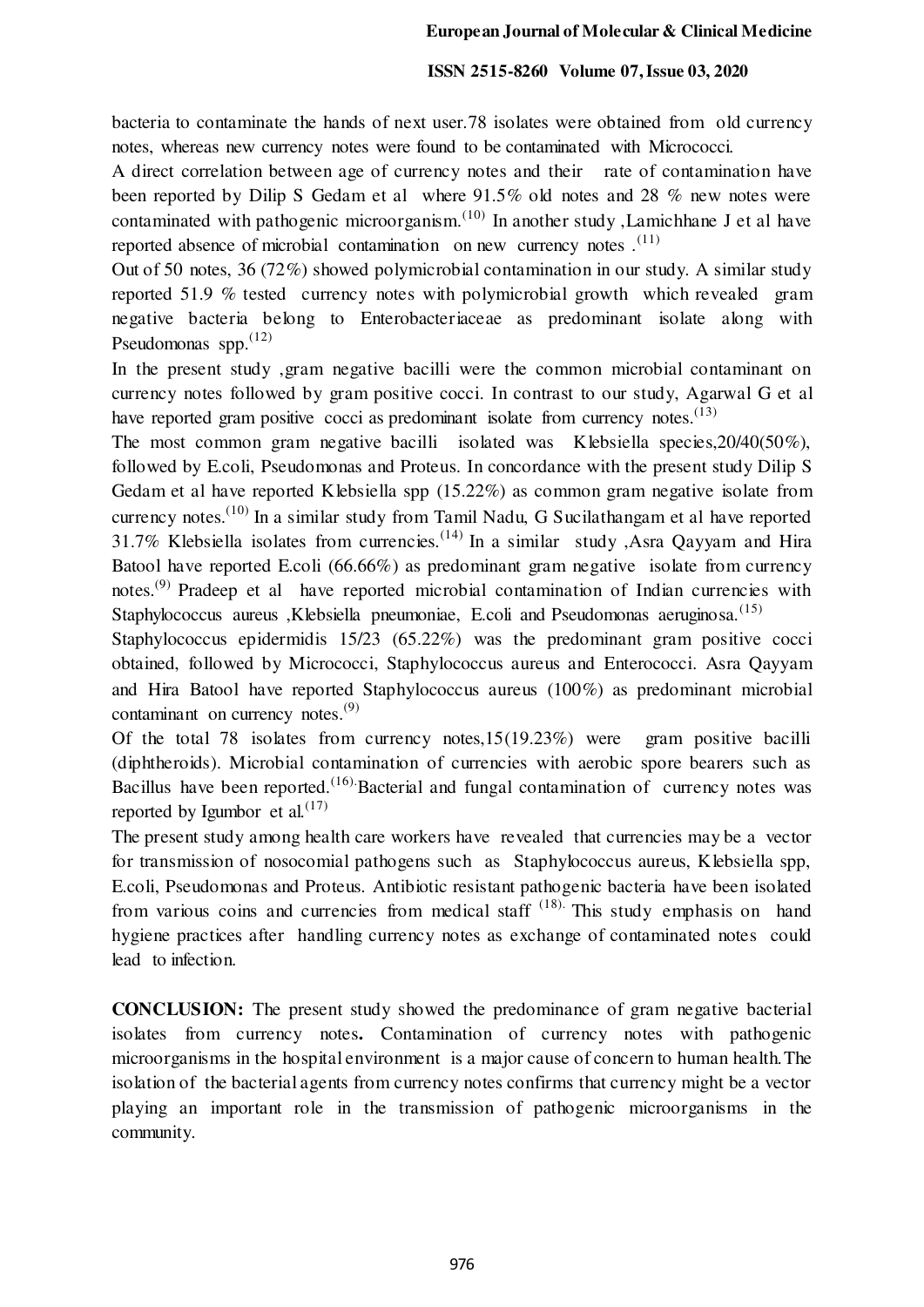# **REFERENCES:**

1.Umeh E U, Juluku J U, Ichor T. Microbial Contamination Of Naira(Nigerian currency) Notes in Circulation. Res J Environ Sci 2007;1:336-339.

2.Sushil Kumar Barolia, Sheetal Verma, Bhoopendra Kumar. Coliform contamination on different Paper Currency in Ajmer, Rajasthan, India. Univers J Environl Res Tech 2011;1(4):552-556.

3.Sharma A,Dhanashree B. Screening of Currency in Circulation for Bacterial Contamination. Current sciences ,2011;100(6).

4.Vriesekoop F, Russell C, Alvarez Mayorga B. Dirty Money : An investigation into the hygiene status of some of the world currencies as obtained from food outlets.Food borne Pathogens and Diseases 2010:7(12):1497-1502.

5.Abrams B.L. and Waterman N.G., Dirty money.Journal of American Medical Association, 1972; 219: 1202-1203 .

6.Neel R. Multidrug resistance of isolates of Methicillin Resistant Staphylococcus aureus (MRSA) in paper currency notes from restaurants and hotels in Lusaka in Zambia.International Journal of Pharmaceutical Sciences ,2012;5(1):363-366.

7.Agersew Alemu. Microbial contamination of currency notes and coins in circulation :A potential health hazard .Biomedicine and Biotechnology ,2014;2(3):46-53.

8.Gosa Girma.Health risk associated with handling of contaminated paper currencies in circulation .International Journal of Food and Nutritional Sciences 2015;2(1):49-54.

9.Asra Qayyum , Hira Batool.A study of Bacterial profiling on currency notes and coins.RADS Journal of Biological Research and Applied Sciences,2017;8(1):1-5.

10.Dilip S Gedam, Ashwini S Pisey, Poonam Chandrakant Sayare, Nithin A Ambhore, Rajesh P Karyakarte ,Divya Shekokar. Bacterial Contamination of Old and New Indian Currency Notes.Journal of Contemporary Medicine and Dentistry ,2018;6(2):23-27.

11. Lamichhane J, Adhikary S, Gautam P, Maharjan R, Dhakal B .Risk of Handling Paper Currency in Circulation Chances of Potential Bacterial Transmittance. Nepal Journal of Science and Technology,2009; 10: 161–166.

12.Noha Ahmed Abd Alfadil, Malik Suliman Mohamed , Manal M Ali, El Amin Ibrahim El Nima. Characterisation of pathogenic bacteria isolated from Sudanese bank notes and determination of their resistant profile .International Journal of Microbiology,2018.

13.Agarwal G,Ingle N A ,Kaur N,Ingle E,charania Z,Assessment of microbial contamination of Indian currency notes in Mathura city ,India.A cross sectional study .Journal of Advanced Oral Research ,2015;6(2):43-48.

14.G.Sucilathangam, Ajay Mal Reventh, G Velvizhi and C Revathy .Assessment of Microbial Contamination of Paper Currency Notes in Circulation in Tamil Nadu, India. International Journal of Current Microbiology and Applied Sciences ,2016;5(2):735-741.

15.Pradeep NV, Anupama, Marulasiddarah B S, Chitana M, Gayathri P, Maduri S N. Microbial contamination of Indian currency notes in circulation .Journal of Research in Biology, 2012;2(4):377-382.

16. Basavrajappa KG, Rao PN, Suresh K. Study of bacterial, fungal and parasitic contamination of currency notes in circulation. Indian Journal of Pathology and Microbiology, 2005; 48: 278- 279.